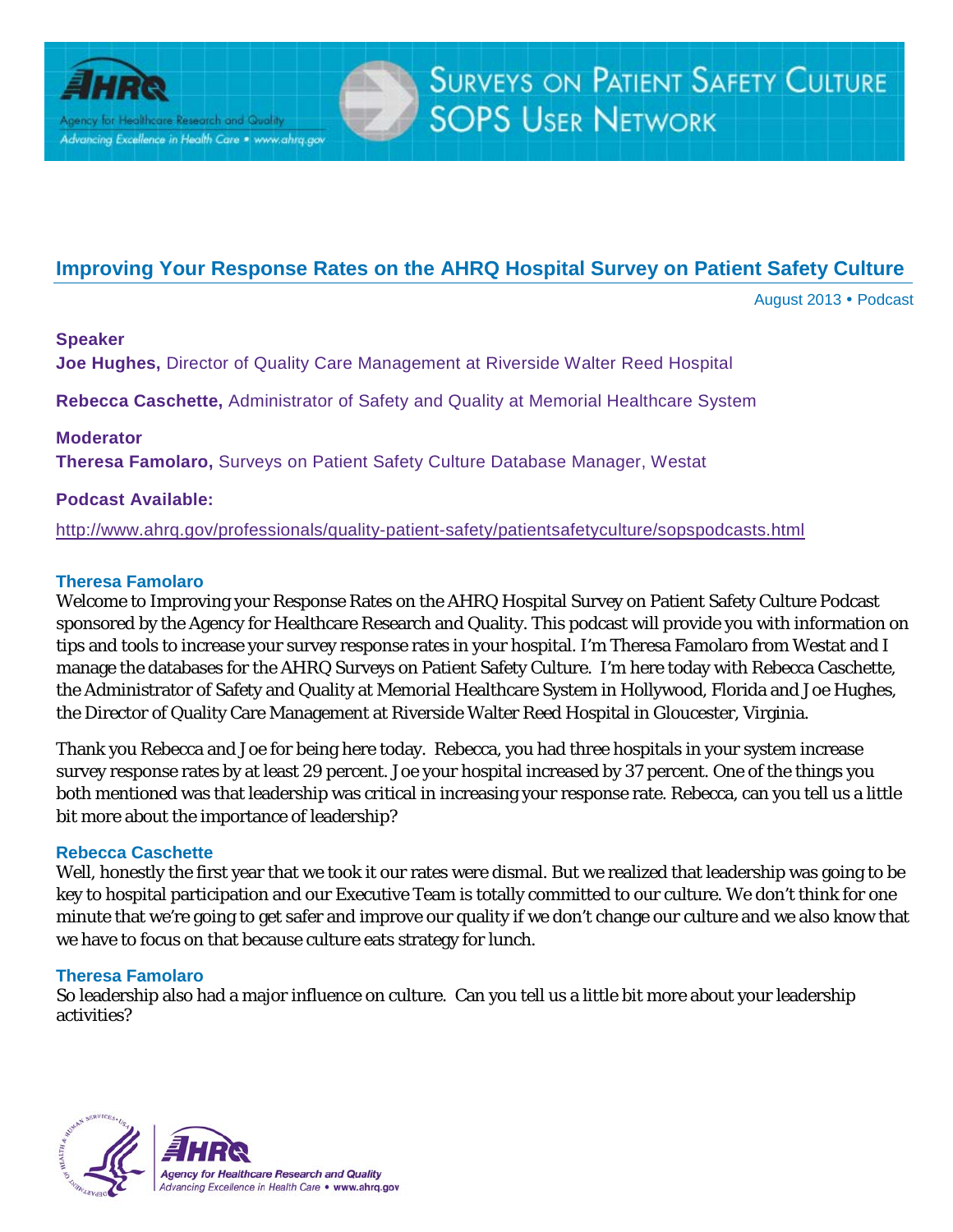### **Rebecca Caschette**

Well, a few years ago myself and a couple of my colleagues were fortunate enough to attend a year-long HRET Patient Safety Leadership Fellowship and during that fellowship they stressed how important it was to focus on the culture of the hospital, clinical outcomes, and quality. So we went back and presented to health system executives and administrators and let them know about the response rate and in turn they realized the importance of you know improving our results.

# **Theresa Famolaro**

You educated your leaders and the survey became more important in improving patient safety and quality. Joe, what did your leadership do to encourage support of the survey?

#### **Joe Hughes**

Well, prior to the survey campaign our leadership team made daily rounds on each of the units throughout the hospital; with the exception of Sundays, this is a daily process that we do throughout the hospital. The leadership team is made up of hospital directors and nurse managers from each of the units. In addition, it includes our CEO and our service line chief who is also a hospitalist. During our most recent survey administration for the HSOPS, the leadership team promoted the survey to staff on each of these units and departments and mentioned it daily on their walk-arounds.

In addition, an initial announcement about the survey came from the CEO and the announcement included, "Spring into Safety" as our slogan and theme. And this enabled staff to become more familiar with the culture of the response rates.

# **Theresa Famolaro**

So leadership plays a big part in hospital participation. Survey administration methods also affect hospital response rates. Rebecca, did you administer your survey by paper or web? And how did you think mode affected your response rates?

# **Rebecca Caschette**

Well, we had always done it electronically via a Zoomerang and we chose to do this because we use Zoomerang surveys for a lot of things with our organization. We took the icon to take the survey. It was placed on our main webpage for everyone to see. We made it super large. And computers are readily accessible to all of our units including environmental services; all employees that don't regularly use a computer are directed by one of their managers to use a computer.

And our hospital administrators send out email invitations and weekly reminders for the survey. And the email invitation contains a letter of support from each hospital system executive. During the survey administration, my assistant sent out response reports containing the number of completes, not only for each administrator's respective hospitals, but for all the hospitals in the system, so that all of the hospital administrators can see how other hospitals are doing. And this provoked quite a competitive spirit among the hospitals to achieve the higher response rates.

# **Theresa Famolaro**

It's interesting that you mentioned competition as a way to increase your response rates. How often did you send out the response reports and who got those reports?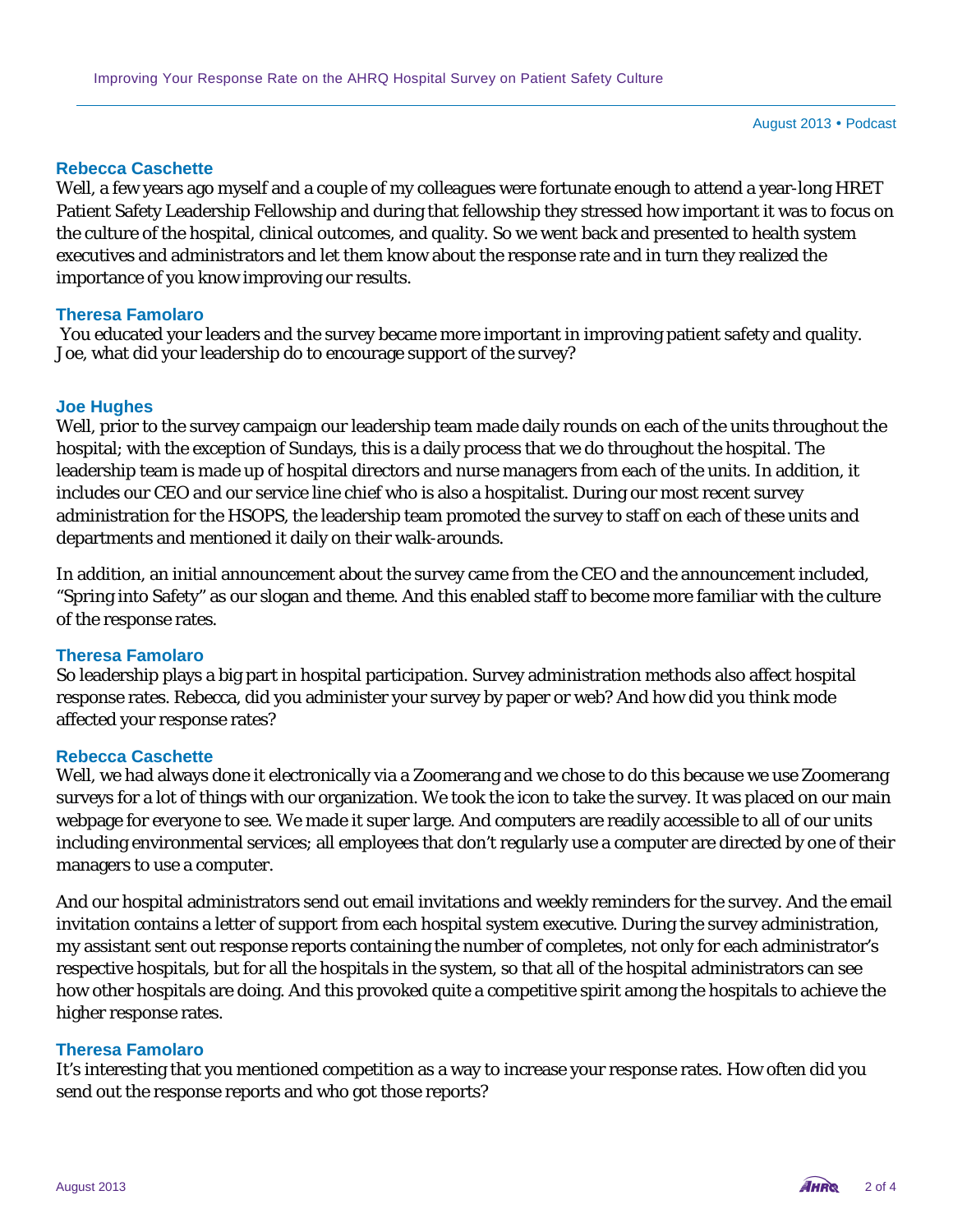# **Rebecca Caschette**

We sent the reports out every single week - every Monday morning, we send the reports out and they get back with their staff and let them know. We send it to the executive of each hospital and then they let all their department leaders know how they're doing in comparison to everybody else.

# **Theresa Famolaro**

Joe, I understand that you used incentives to boost response rates. Can you tell us about the incentives that you used?

### **Joe Hughes**

Sure. For the most recent survey administration we conducted a raffle and this was announced during National Hospital Week where the hospital raffled three baskets as incentives to participate in the SOPS survey. These baskets consisted of goodies and we had three different themes. One was for a movie night, a game night, and a car wash. Participants of the SOPS survey took this survey on the Web and then via the honor system reported their survey completion to the unit manager who then in turn gave them a raffle ticket for the entry for the baskets for completing the survey.

The managers on the units kept track of who requested a raffle ticket and then followed up with employees who did not receive a ticket. So those that did not receive a raffle ticket did not take the survey.

# **Theresa Famolaro**

So how did the incentives affect employee participation?

# **Joe Hughes**

Well, given the poor participation from the last survey, these incentives really did help. Our staff is competitive, not only between departments, but even within the same departments between different shifts. We had an ice cream social and the activities during National Hospital Week created a lot of interest.

# **Theresa Famolaro**

How much did your incentives cost and how did you fund the incentives?

#### **Joe Hughes**

The budget for the incentives came from our Employee Activity Fund and also we took donations during National Hospital Week. We had several department directors that were interested in donating, so all that was taken up as collections for donations used to help fund this. The costs were very minimal.

### **Theresa Famolaro**

Thank you, Rebecca and Joe, for sharing your strategies to improve survey response rates. I think the advice you have offered is really helpful to other users. Although we focused on hospitals in today's podcast, these same tips about improving your response rates can be used when administering the Nursing Home Survey on Patient Safety Culture.